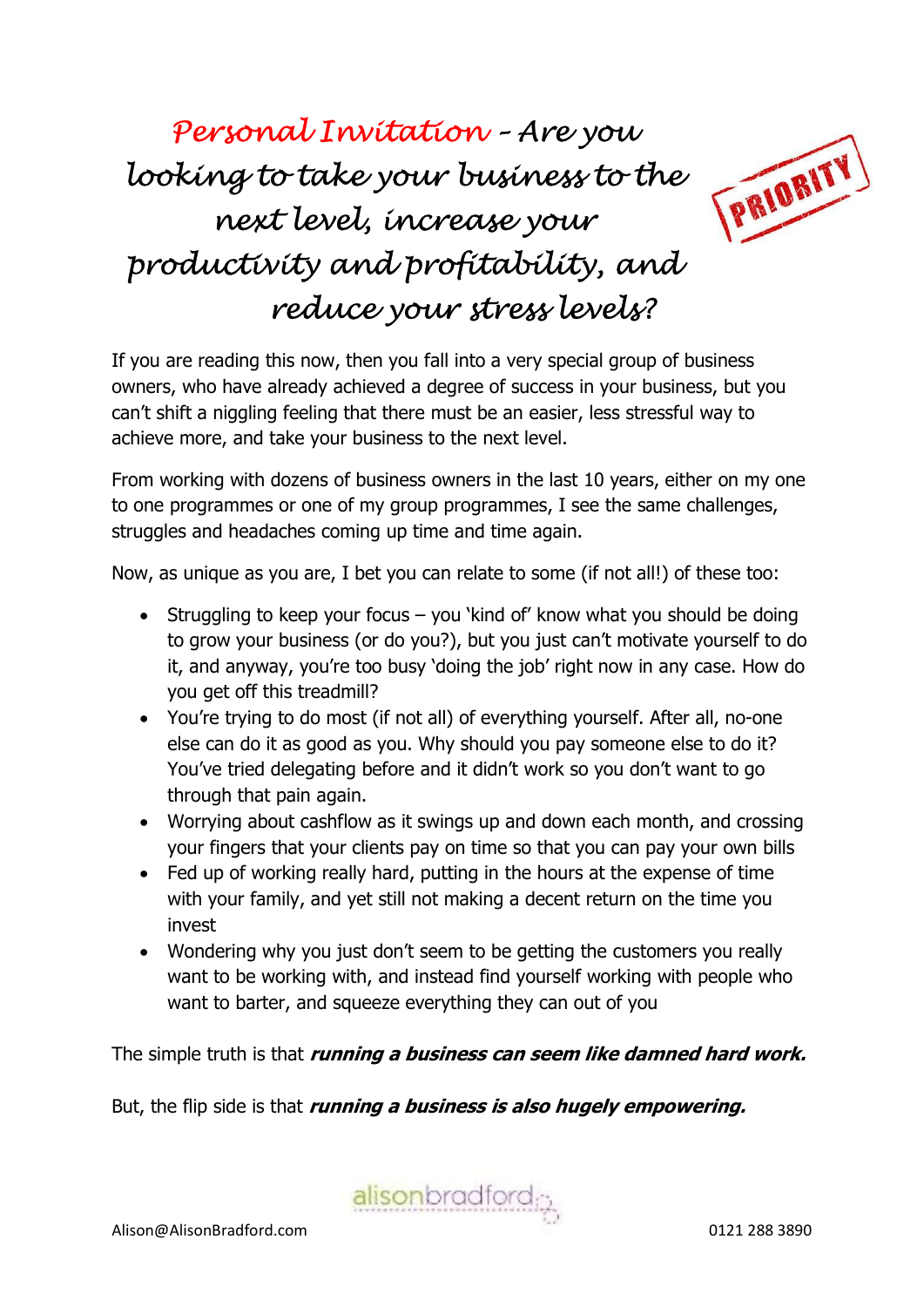It's down to you to generate your income and that brings a massive rush of adrenaline when it all works.

How would you like to make running your business easier, and still achieve your vision of success?

#### After all, success in business is simply about doing the RIGHT things in the RIGHT order.

I know the challenges you face, and I know that the information out there to overcome these challenges can be overwhelming.

Which is exactly why I want to help, and why I've put together The Business Growth Masterplan.

Over 12 weeks, I'm going to provide a **framework** and **structure** to take you from where you are now and propel you to where you want your business to be.

This is a high impact programme, condensed into 12 weeks of **focus, action and** *implementation* which will keep you engaged and moving forward.

# Starting in February, a maximum of 4 successful business owners will be joining me in this 12 week programme, to take their business to the next level in this intimate group.



"I was finding it difficult to make sure my working hours were productive and was working longer hours. I joined the Business Growth Masterplan to help me make my business as profitable as it can be and to allow me to work the number of hours I want to work, rather than the number of hours my business dictates. The **results have been amazing** and it's really helped me to make some decisions in my business to achieve what I want to get out of it. I have **focused on the** type of clients that are most profitable to me, I have increased the hours of my PA, and I have realised the

importance of taking time out to plan and work on my business rather than continually getting wrapped up in the day to day tasks. I am so pleased I made the decision to join the Business Growth Masterplan and can't believe how much I've achieved in such a short space of time. The things I've already learned as a

alisonbradford<sub>;</sub>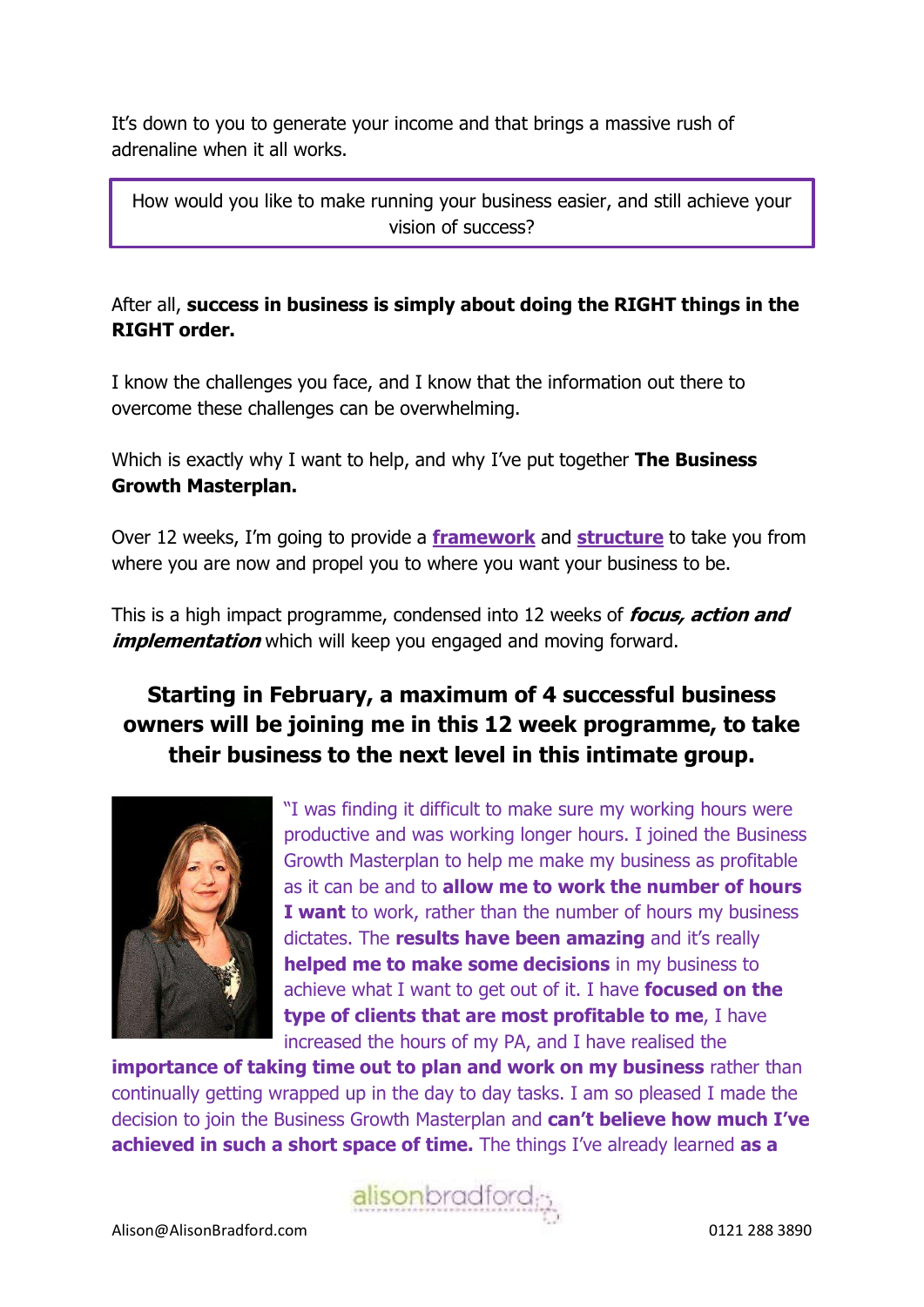direct result of the programme have made me feel massively positive about my business and its future. I can't recommend it highly enough." Heather Dunn, www.amgfs.co.uk



"I was so busy working hard in my business and putting in lots of hours that I couldn't see any light ahead, and was feeling frustrated by the financials of the business. I was even starting to think that maybe running a business wasn't for me.

Then I joined the Masterplan programme and got so much valuable input from the group discussions and receiving unbiased views from the group and Alison. It meant that I've been able to make some key

changes around my pricing, put in clear boundaries around my time, and introduce processes and systems - the result is that my business requires less of my time whilst being more profitable, and feels a whole lot less stressful than before" Lee Haysman www.lhsconsulting.co.uk



"Before joining the programme, I was concerned that I'd have the time to commit to it and implement what I learnt, plus I was worried if I was the 'right' type of business. The fact that it was very goal orientated and structured meant I got lots done in our group days and I found the time spent there hugely worthwhile. Of specific importance to me was also the small group size, which meant lots of interaction and feedback for us all. If you're thinking about doing this

programme then GO FOR IT! You will not regret the course, but you will regret not going on it months, or even years, ago." Sandy Rowley www.healthyminds.co.uk



"I liked the idea of a 12 week programme as it's long enough to make a difference. The best things about the Masterplan programme were the *interaction* with the group, having my thinking challenged, and the knowledge I've gained, as well as very nearly hitting the 'ridiculous' turnover target I set at the beginning of the 12 weeks. If you're thinking about joining the next Masterplan course then

alisonbradford<sub>i</sub>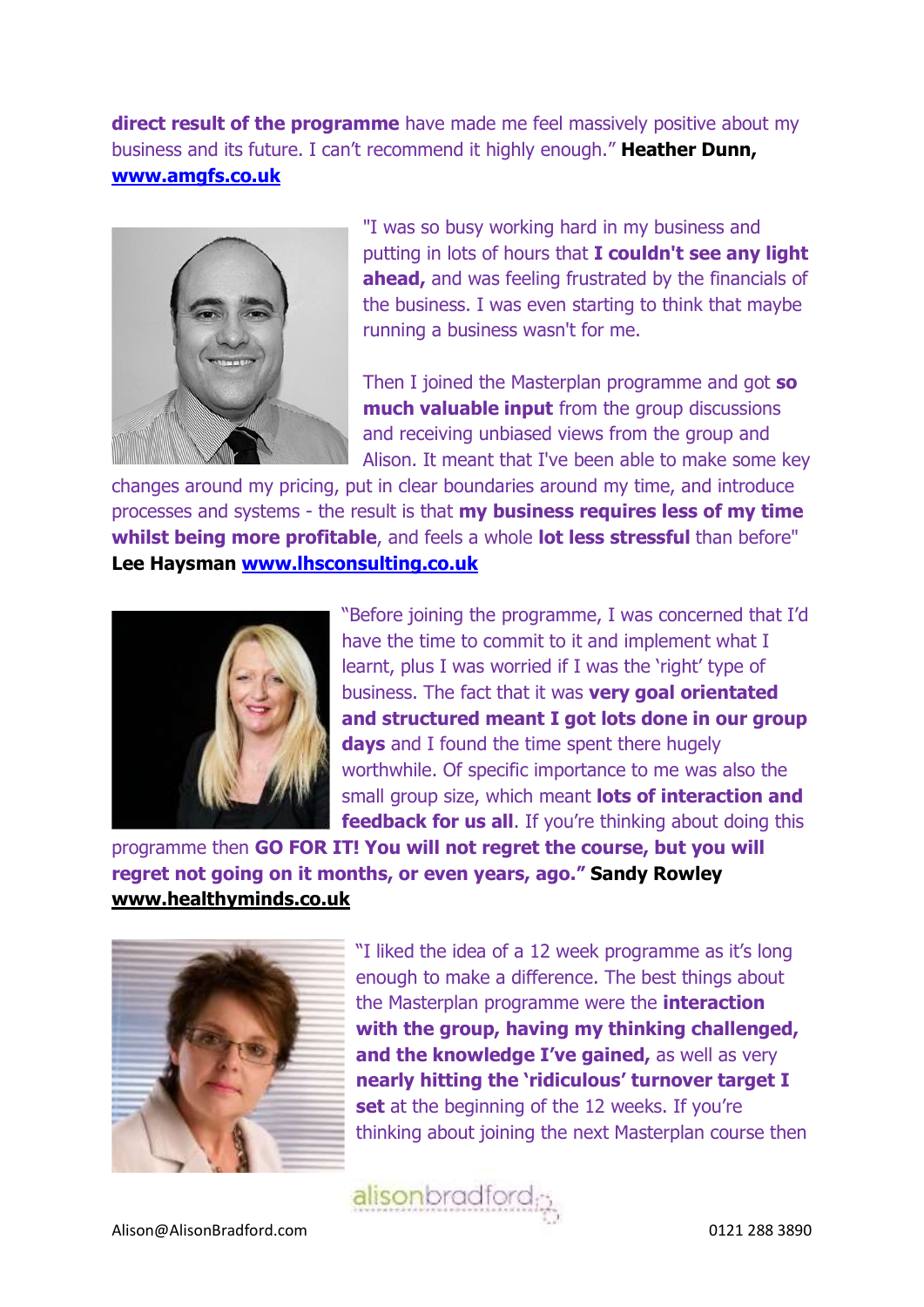#### do it! Your business will grow and you will change in the process. It's been such a valuable experience." Vicki Evans www.walkmillsbotanics.co.uk

The first group Business Boost Intensive day is 2<sup>nd</sup> February, and by the time we're finished 12 weeks later, you will have:

- $\checkmark$  A strong understanding of WHY you're running your business, to motivate you and push you forward
- $\checkmark$  Created your IDEAL CLIENT profile, making your marketing much more FOCUSED and EFFECTIVE
- $\checkmark$  Produced an easy to use **MARKETING PLAN** to get you more customers, consistently, with minimal effort
- $\checkmark$  Developed CLEAR & CONCISE MESSAGES, to explain what you do to anyone
- $\checkmark$  Identified simple strategies and tweaks you can make to quickly **INCREASE** YOUR PROFIT
- $\checkmark$  Clarified which **PRODUCTS & SERVICES** you need to offer, and which ones you need to stop
- $\checkmark$  Created SYSTEMS & PROCESSES to take you out of the day-to-day stuff and free up your time
- $\checkmark$  Learnt DAILY PRACTICES to keep you FOCUSED and stop your business taking over your life
- $\checkmark$  Designed your **IDEAL TEAM** and identified where to **DELEGATE OR OUTSOURCE**
- $\checkmark$  Discovered the best strategies for **HIRING THE RIGHT PEOPLE** and how to LEAD YOUR TEAM to success
- $\checkmark$  Implemented **MEASURES** to keep your business growth on track
- $\checkmark$  Produced a **PLAN** to take it to the **NEXT LEVEL** over the next year



"My business had plateaued and I needed to drive my **business forward** to get to where it needed to be. I was struggling to focus on my goals & what aspects of the business I needed to be working on. The Business Growth Masterplan has given me clearer goals and ideas, and taught me how to be **more proactive and delegate more effectively.** It's also helped me to understand what aspects of my business needed to be worked on and how to

go about doing it. I would definitely recommend the Business Growth Masterplan. Being able to discuss your problems with other business **owners is of great value**, and, by listening to others, you understand that they have similar issues as you. You can talk confidentially about how they overcame them, what worked for them, what didn't. It's given me focus and drive and

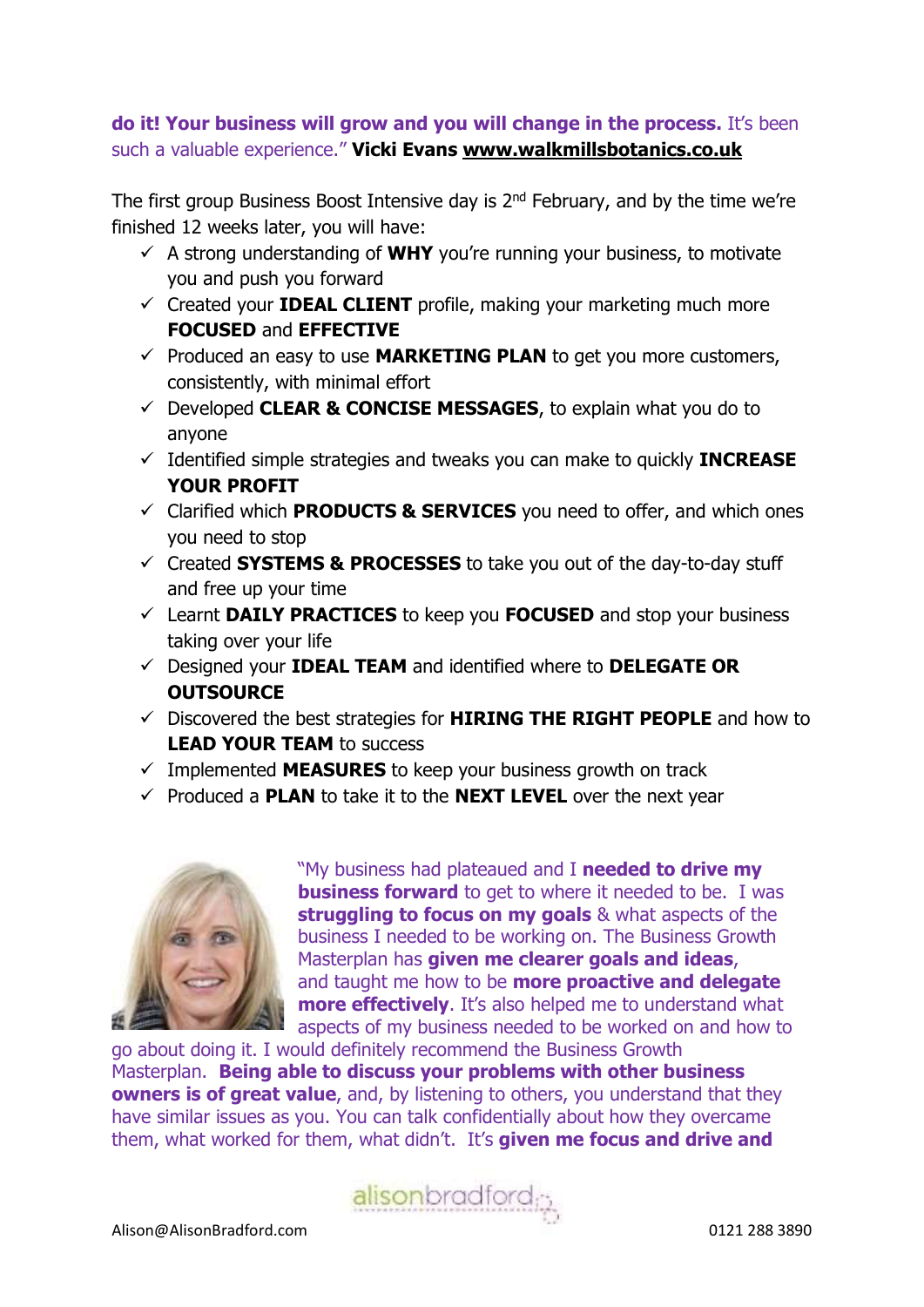#### made me accountable for the things I need to do." Yvonne Shuttleworth www.balanceandbeam.co.uk www.flipout.co.uk



"Before I started the programme I lacked self confidence as a business woman. I lacked structure, didn't have clear measurements of my performance and had a severe lack of well structured goals. Since working with Alison, everything seems to have fallen into place. I feel like my business is now running like a business should! I have strategies, plans and goals in place and am oozing with confidence and enthusiasm. I can see where my business is going now and have a plan for it to grow. For anyone thinking of signing up to the Master Plan programme I would just say

**DO IT!** Alison is so supportive, professional and practical in her approach. You will be in safe hands. You may have to step out of your comfort zone a little, but that's the only way you are going to make your business grow." **Kate Young** www.kateyoungcoaching.co.uk

"I decided to join the Masterplan to help me understand which areas of my business



were working well and were profitable. I wanted to learn how to build a reliable team to support my business growth and to allow me to gain more clarity and direction.

To be able to mix with the other businesses also looking to grow, and the variety of **practical planning** and discussion was extremely valuable - it was so important to take quality time out of the business as it provided real focus to move my business forward to the next level." Anna Woolliscroft www.marketavenueltd.co.uk

Let me take you through how it works, and what's involved over the 12 weeks, and you can see whether you want to be considered to be a part of this.

There's a clear structure to take you through the programme, as you roll up your sleeves to get stuff done, and move from feeling overwhelmed to feeling back in control.

# 1. 3 Business Boost Intensive Days around the board table



These are the cornerstone of the programme, where we'll spend 3 days together as a group, split across the 12 weeks and held in Staffordshire. The next dates are: 2<sup>nd</sup> February, 16<sup>th</sup> March, 27<sup>th</sup> April. These days will be focused ON your

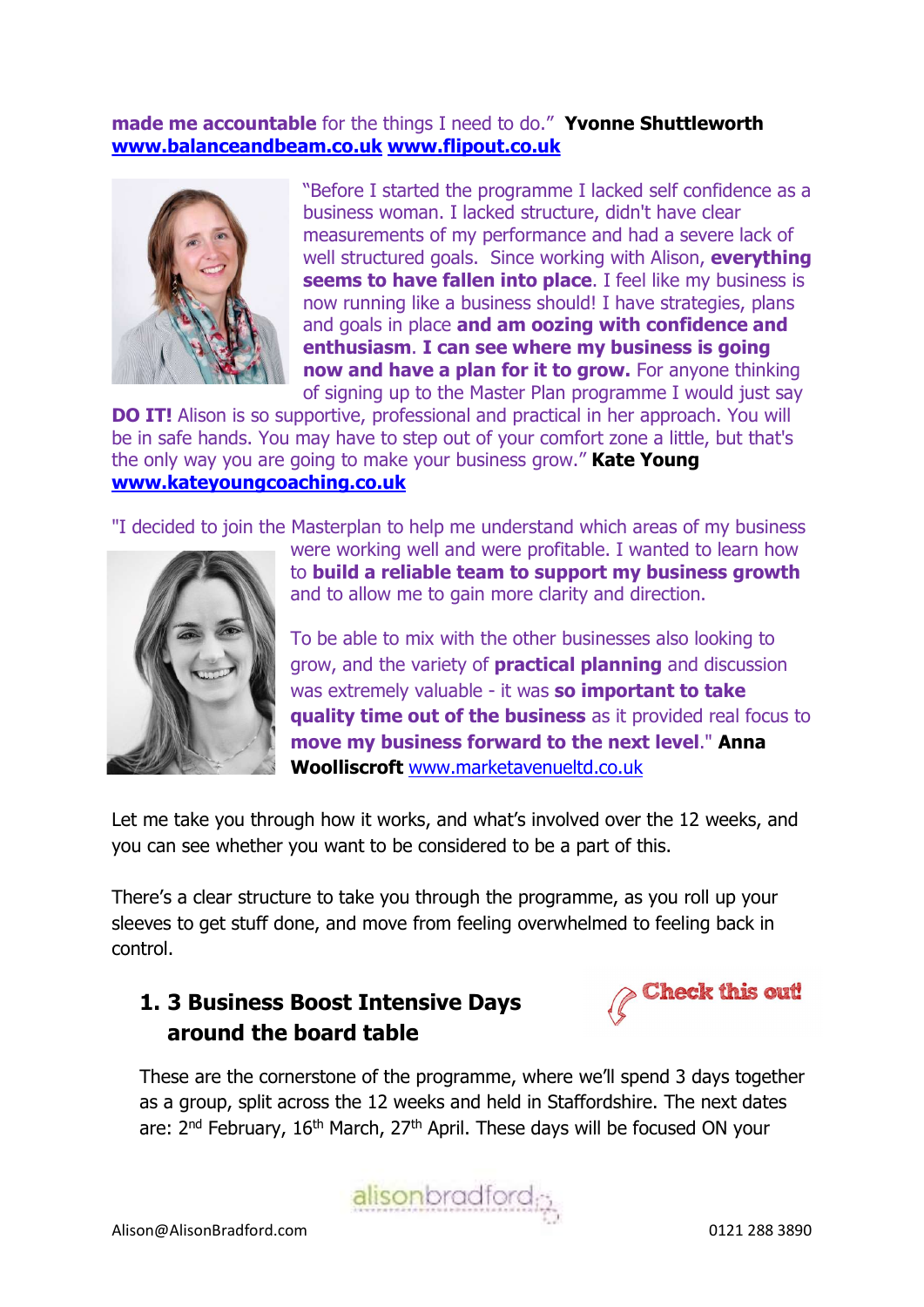business and we'll be getting stuff done in these sessions, not just learning the theory!

I know how easy it is to get motivated by a training day, only to then not implement anything and lose motivation as soon as you start to listen to all the voicemail messages and read all the emails that have landed during your day out of your business.

These days form the back-bone of our 12 week programme and in them we'll be covering the following 6 key modules to propel your business forward.



# 2. Continuing Commitment & Accountability Calls

To keep you on track as you continue to implement what you learn on the group days and hold you accountable.

This will be your opportunity to get feedback on any challenges that crop up from the group, and ask any questions you have.

## 3. Personalised Private Coaching

During the programme, I'll be opening up my diary for 2 mornings where you'll be able to call me and ask me anything you want, or get my feedback on something specific.

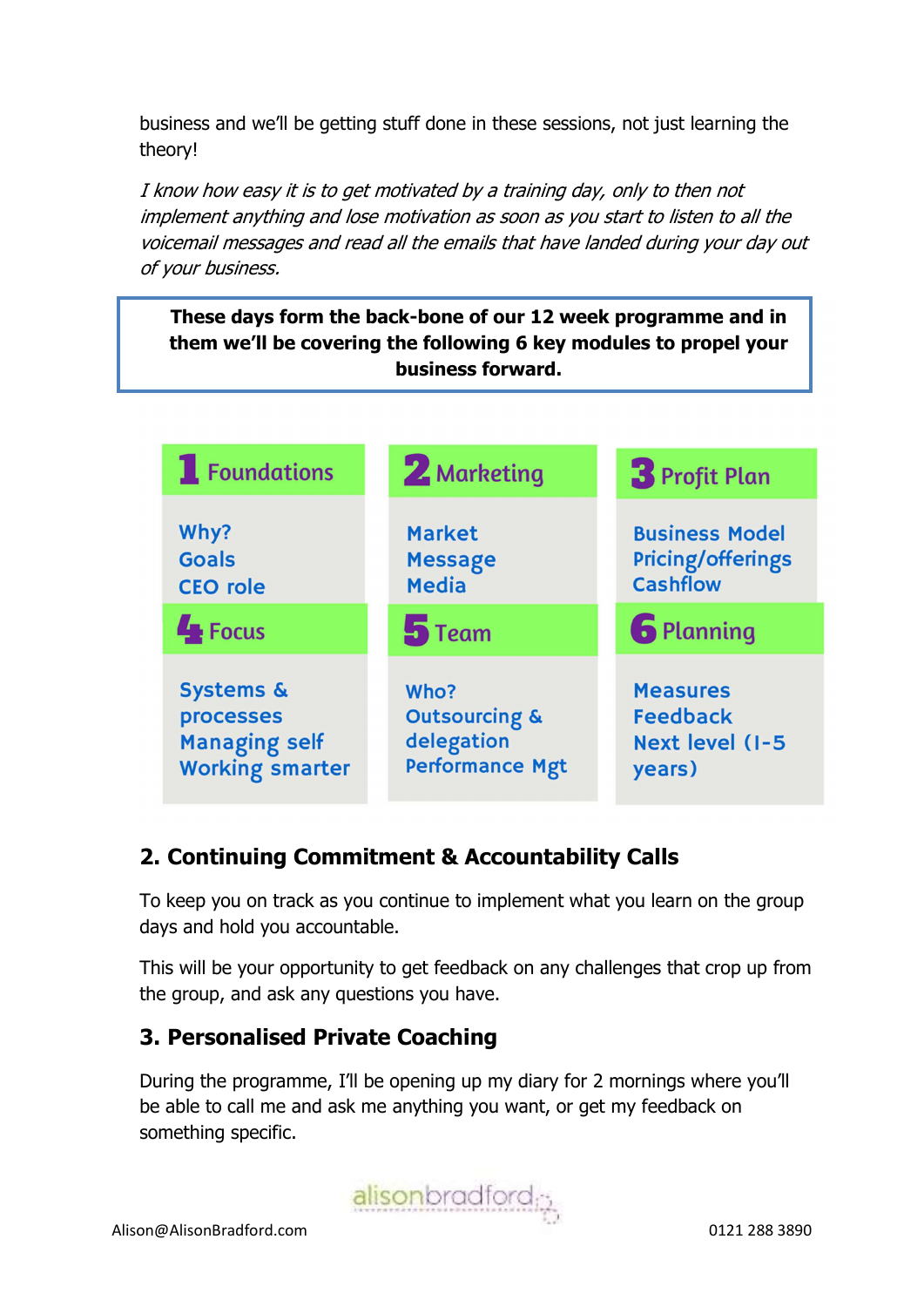# 4. Private Facebook Group

A place where you can get access to myself and the rest of the group between our sessions, for support, motivation and asking questions.

# 5. Workbooks for Each Module and Templates

For you to make your own notes and refer to time and time again, after the programme has finished.

## Your Investment

I realise that this isn't for everyone, especially those who are happy with the status quo or who aren't able to see the importance of carving out the time to do a programme like this.

## This is for business owners who are ready to improve and grow their business, and who are willing to invest the time and resources to do so.

You may be thinking you don't have the time to be on this programme, as your business can't afford to 'release' you – well you should definitely be applying if you want to move away from behaving like an out of control 'fire-fighter' and become an in control, more strategic business owner!

So, what does it cost?

#### £975 or 3 easier payments of £325

If you are ready to:

- Go from feeling out of control and fire-fighting each day, to feeling back in control, pro-active, and operating from a more strategic place
- Get real clarity on your business model, your role in it, and how you can finally start to work smarter and not harder
- Increase your confidence to lead your team and your business to the next level
- Have less stress around running your business, be less snappy with your loved ones, and ease some of those physical symptoms you may be experiencing, such as headaches and sleep disruption
- Have more consistent cashflow and increased profitability

Then you can apply right now!